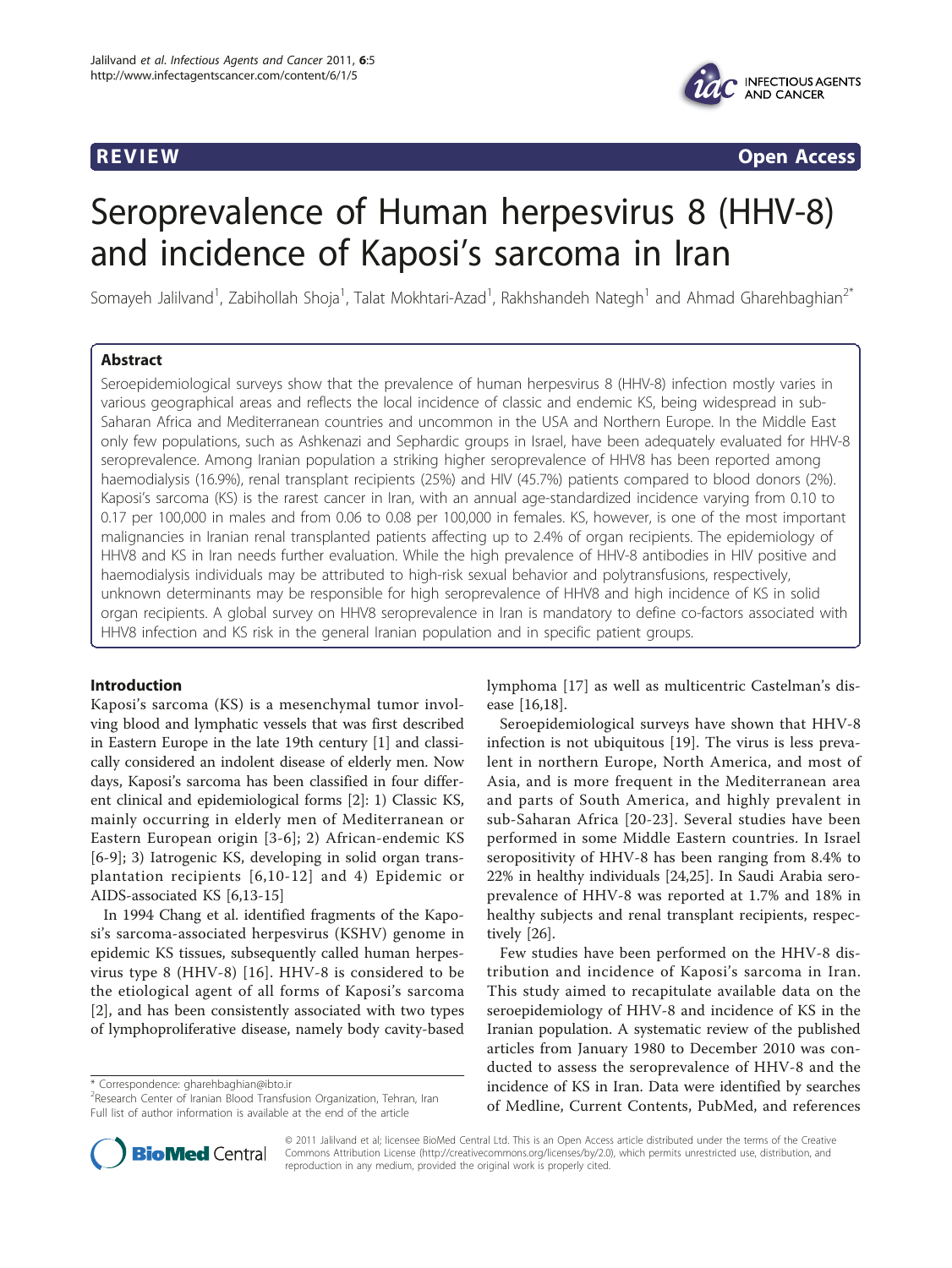<span id="page-1-0"></span>from relevant articles, with the search terms "Kaposi's sarcoma" or "HHV-8", and "Iran".

# Epidemiology of classic Kaposi's sarcoma in Iran

Data from the National Cancer Registry of Iran have reported that KS is the rarest cancer among Iranians [[27\]](#page-4-0). Only 50, 44, and 61 KS cases were reported in the National Cancer Registry in 2004 [[27,28\]](#page-4-0), 2005 [[27\]](#page-4-0) and 2006 [\[27](#page-4-0),[28\]](#page-4-0) respectively, and 101 new cases have been registered in Tehran Population Based Cancer Registry from 1998-2002 [[27](#page-4-0),[29\]](#page-4-0). The annual age-standardized incidence rate was reported to be from 0.10 to 0.17 per 100,000 in males and from 0.06 to 0.08 per 100,000 in females [[27](#page-4-0)]. Peak incidence has been reported at ages of 50-79 years. The male/female ratio in different reports varies from 3.2:1 to 1.8:1 and the elderly might be a common associated factor for KS [[27](#page-4-0)]. There were no published reports about AIDS-KS in Iran.

Worldwide KS accounts for only 0.02% to 0.07% of all malignancies in the general population [\[30\]](#page-4-0). The regions with the highest incidence are Africa, where KS represents 3% to 9% of all cancer cases [\[31](#page-4-0)], Mediterranean and Eastern European areas, with specific geographic foci in Italy, Greece, and Israel [\[4,5](#page-3-0)].

# Epidemiology of post-transplant Kaposi's sarcoma in Iran

The incidence of KS in kidney recipients has increased following an enormous increase in the number of kidney transplantations during the recent decades, particularly of those of Mediterranean descent [[32\]](#page-4-0). Post-transplantation KS develops in 23% to 28% of HHV8 seropositive patients and in only 0.7% of seronegative patients [[32-34\]](#page-4-0).

The rate of chronic kidney disease and renal transplantations has increased during the last two decades in Iran [\[34-36](#page-4-0)]. About 1.14-6% (mean = 2.8%) of Iranian renal transplant recipients develop cancer lesions, mostly skin cancers (Table 1) [[37](#page-4-0)-[43\]](#page-4-0). These findings are consistent with other report in Middle Eastern countries. The prevalence of all malignancies in renal transplant recipients was 1.9% in Pakistan [\[44](#page-4-0)], 4% in Turkey [[45\]](#page-4-0), 6.8% in Saudi Arabia [\[46\]](#page-4-0), 4.8% in Kuwait [\[47\]](#page-4-0), 5.9% in Iraq [[48](#page-4-0)], and 1.7% in Jordan [[49](#page-4-0)].

KS is one of the most common cancers after renal transplantation in Iran [[36](#page-4-0)] representing 28.5-70% (mean = 42.2%) of all post-transplant malignancies (Table 1) [[37](#page-4-0)-[43\]](#page-4-0). Other reports from the Middle Eastern region showed that KS was the most common posttransplantation malignancy with frequencies of 25% [[45](#page-4-0)] and 68% in Turkey [[50\]](#page-4-0), 44% in Pakistan [\[51](#page-4-0)], and 50% in Iraq [[48\]](#page-4-0).

In Iran, incidence of KS among renal transplants varied from 0.45% to 2.4% in different studies (Table 1) [[37,38](#page-4-0),[40](#page-4-0)-[43](#page-4-0),[52-55](#page-4-0)]. In other countries of this region, the figures were 0.55% in Jordan [\[49\]](#page-4-0), 3.2% in Turkey [[56\]](#page-4-0) and 4.9% in Saudi Arabia [[46](#page-4-0)]. The incidence of KS was 0.7% [[56\]](#page-4-0), 1.7% [[57\]](#page-4-0) and 3.9% [[58\]](#page-5-0) among renal transplant recipients in Taiwan, Greece and South Africa, respectively. Therefore, the incidence of KS following kidney transplantation varies significantly in different geographic areas [[59\]](#page-5-0), and this is supporting the theory of ethnic or environmental factors in its pathogenesis. Globally, KS is most often seen in transplant recipients of Mediterranean, Jewish, Arabic, Caribbean, or African descent and the reported incidence ranges from 0.5% in most Western countries (including the United States) up to 5.3% in Saudi Arabia [\[32](#page-4-0)].

The KS incidence among Iranian transplants recipients had a peak during the first 2 years post transplantation. The time interval between transplantation and onset of

| City                                                                        | Renal<br><b>Transplants</b> | Male/<br>Female (N)      | Post-transplant<br>Malignancies (%) | <b>KS</b><br>cases<br>(%) | Male/<br>Female<br>(N)   | Cutaneous/<br>visceral (N) | Study period | References |
|-----------------------------------------------------------------------------|-----------------------------|--------------------------|-------------------------------------|---------------------------|--------------------------|----------------------------|--------------|------------|
| Tehran                                                                      | 681                         | 438/243                  |                                     | 5(0.73)                   | 3/2                      |                            | 2000-2002    | $[52]$     |
| Tehran                                                                      | 100                         | 53/47                    | 6(6)                                | 2(2.0)                    | 2/0                      | $\overline{\phantom{a}}$   | 2000-2002    | $[39]$     |
| Tehran                                                                      | 2211                        |                          |                                     | 10(0.45)                  | 8/2                      | 8/2                        | 1984-2007    | $[53]$     |
| Tehran                                                                      | 1750                        |                          | 28(1.6)                             | 13(0.74)                  | $\overline{\phantom{a}}$ | $\overline{\phantom{a}}$   | 1984-1999    | $[42]$     |
| Tehran                                                                      | 2050                        | $\overline{\phantom{a}}$ | $\overline{\phantom{a}}$            | 18 (0.87)                 | 13/5                     | 18/1                       | 1984-1999    | $[54]$     |
| Ahwaz                                                                       | 580                         | 330/250                  | 20(3.4)                             | 14(2.4)                   | 11/3                     | 11/3                       |              | $[40]$     |
| Babol                                                                       | 380                         | $\overline{\phantom{a}}$ | 12(3.15)                            | 5(1.3)                    | $\overline{\phantom{a}}$ | $\overline{\phantom{a}}$   | 1999-2005    | $[41]$     |
| Shiraz                                                                      | 892                         | 537/355                  | 21(2.3)                             | 6(0.68)                   | 5/1                      | 4/2                        | 1988-2001    | $[38]$     |
| Tehran, Urmia, Babol, Sari,<br>Tabriz, Hormozgan,<br>Kerman                 | 7,939                       | 5018/2921                | 162 (2.04)                          | 55 (0.69)                 | 33/22                    | 48/7                       | 1984-2007    | $[37]$     |
| Tehran, Urmia, Babol, Sari,<br>Tabriz, Hormozgan,<br>Kerman, Isfahan, Ahwaz | 11,255                      | 7109/4146                | 128 (1.14)                          | 77 (0.68)                 | 48/29                    |                            | 1984-2008    | $[43]$     |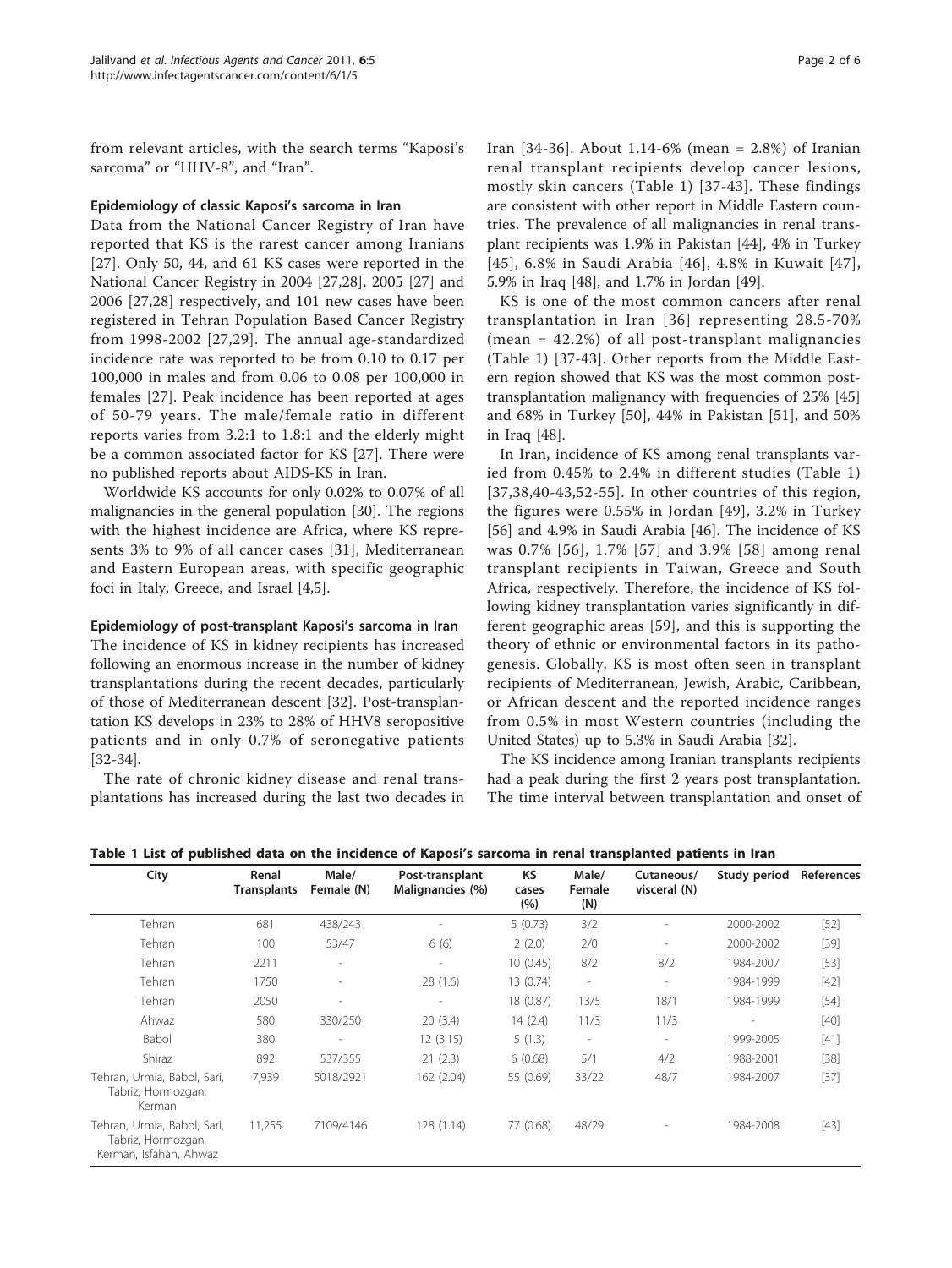<span id="page-2-0"></span>KS was relatively early compared to other skin tumors. This observation is in agreement with other studies from the Middle East region reporting appearance of KS lesions in 6.5 to 27 months following kidney transplantation [[26\]](#page-4-0).

The mean-age of Iranian renal transplants developing KS is below 50 years, which is lower than that of patients with classic Kaposi's sarcoma (50-79 years). This finding is consistent with data reported by other studies on renal transplant patients from different regions of the world [\[30,32,45,](#page-4-0)[60,61\]](#page-5-0).

About 90% percent of transplant recipients affected by KS present cutaneous or mucosal lesions or both types. Visceral involvement occurred in 25% to 30% of kidney transplant patients [[62\]](#page-5-0). Visceral lesions affected 10% of patients and predominantly involved the lymph nodes, gastrointestinal tract, and lungs [\[63](#page-5-0)]. In agreement with these worldwide studies, 80% of Iranian transplant recipients with KS developed cutaneous lesions. Visceral involvement was observed in 20% of patients (Table [1](#page-1-0)) [[37,38,40](#page-4-0),[53,54](#page-4-0)].

Most cases of post-transplantation KS develop as a result of viral reactivation, since more than 80 percent of transplant recipients with KS are seropositive for HHV-8 before transplantation [[34,](#page-4-0)[64\]](#page-5-0). Renal recipient patients who were seropositive for HHV-8 before transplantation, have a risk to develop KS of 23% to 28% that is significantly higher compared to risk of 0.7% in patients who are seronegative before receiving a kidney transplant [\[32-34](#page-4-0)[,65](#page-5-0)].

# Seroepidemiology of HHV-8 in Iran

Few serological survey on HHV-8 infection have been performed in Iran [[55,](#page-4-0)[66\]](#page-5-0). One study by Gharehbaghian et al. analyzed three groups of patients including haemodialysis patients, recruited in 2004 at the Immam-Khomeini hospital; HIV positive subjects, enrolled at the Immam-Khomeini hospital from July 2003 to June 2004; and blood donors, enrolled consecutively in a single day (June  $28<sup>th</sup>$ , 2004) at the Research Center of Iranian Blood Transfusion Organization. The 256 blood donors, enrolled without any obligations, represented the 25.6% of blood samples screened on that day. All sera were

tested for the presence of antibodies against HHV-8 lytic antigens by HHV-8 IgG EIA and by HHV-8 IgG IFA commercial kits (Biotrin, Ireland) as for manufacturer's instructions and each sample defined as "positive" if tested positive to both assays. The sensitivity of EIA and IFA tests was 90.4% and 100%, respectively, as reported in the manufacturer's catalogue. The specificity

of EIA and IFA was 93% and 94%, respectively.

Among the 256 healthy Iranian blood donors (242 males and 14 females with mean age of 38 years, range 18-60 years) only 5 (2%, CI 95% = 0.003-0.03), including 4 males and one female, were positive for HHV-8 antibodies. Conversely, among the 118 haemodialysis patients (63 males and 53 females with mean age of 50 years), 20 (16.9%, CI 95% = 0.1-0.23) tested positive, including 8 males and 12 females. In the HIV positive group (33 males and 2 females, the range of age 20-40 years) 16 out of the 35 patients (45.7%, CI 95% = 0.29- 0.62), all males, were positive for HHV-8 [[55](#page-4-0)]. Also, frequency of HHV-8 positivity was not statistically significant different among haemodialysis patients stratified by number of transfusions ( $P = 0.36$ ) [[55](#page-4-0)]. Crude odds ratios and 95% confidence intervals were used to compare HHV-8 seroprevalence in different groups (Table 2). Overall, there was a statistically significant higher risk of HHV-8 seropositivity in haemodialysis ( $OR =$ 10.24, 95% CI: 3.5 - 32.1) and HIV (OR = 42.27, 95%CI: 12.7 - 150) patients compared to blood donors, although several variables between the three enrolled groups cannot be excluded.

Low prevalence of HHV-8 in blood donors may indicate that virus is not widespread in this population; however, this study is not sufficient to determine the extrapolation of the true prevalence of HHV-8 in Iranian healthy population. Blood donors in above mentioned study were only from Tehran and it may be representative of the prevalence of HHV-8 in Tehran rather than Iran. The distribution of this virus probably is not ubiquitous in all over the Iran, so it is recommended to perform surveillance studies on different populations living in different areas of Iran in order to determine the global seroprevalence of HHV-8. Also blood donors commonly have not considered as persons

Table 2 Seroprevalence of HHV-8 among blood donors, haemodialysis, HIV-positive and renal transplants Iranian patients

| <b>Study Population (N)</b>  | Male/Female (N) | HHV-8 positive cases (%) | <b>HHV8</b> detection Methods | <b>References</b> |
|------------------------------|-----------------|--------------------------|-------------------------------|-------------------|
| Blood donors (256)           | 242/14          | $5/256$ (2%)             | Lytic [IFA-EIA]*              | $[55]$            |
| Haemodialysis patients (118) | 63/55           | 20/118 (16.9%)           | Lytic [IFA-EIA]*              | $[55]$            |
| Renal transplants (100)      | 60/40           | 25/100 (25.0%)           | LANA [IFA]**                  | [66]              |
| HIV positive patients (35)   | 33/2            | 16/35 (45.7%)            | Lytic [IFA-EIA]*              | $[55]$            |

\* Positivity was based on positive test of both EIA and IFA assays;

\*\* Positivity was based on positivity to a single LANA IFA assay;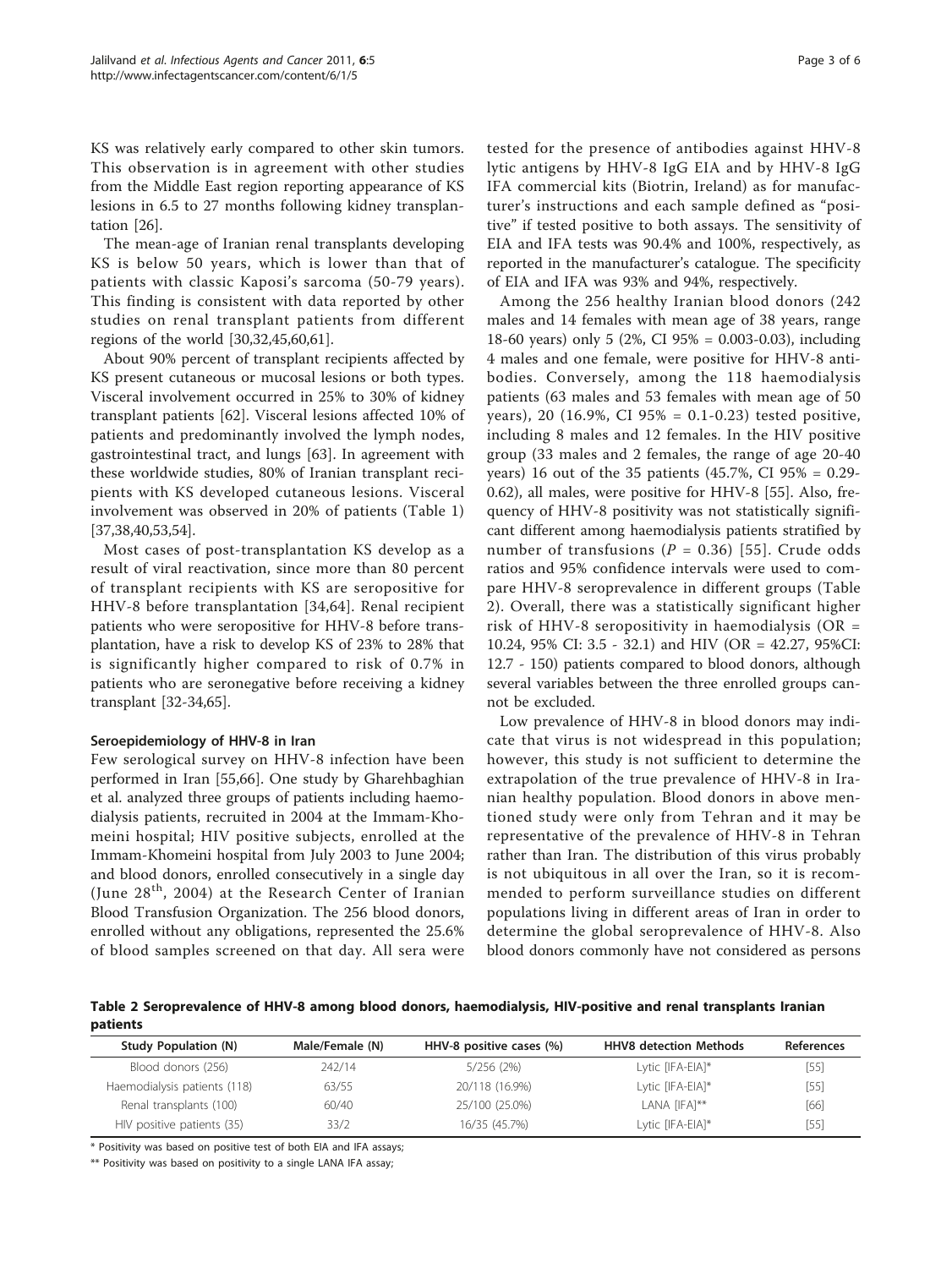<span id="page-3-0"></span>with high risk behaviors. It is better that future study populations be general population rather than blood donors to estimate more relevant prevalence of HHV-8 infection.

In another study by Ahmadpoor et al., 100 serum from Iranian renal transplant recipients (60 male, 40 female) were analyzed for antibodies against the latent nuclear antigen of HHV-8 [\[66](#page-5-0)] and 25% tested seropositive for HHV-8 (Table [2](#page-2-0)). The mean age was 41.1 years (range, 17-74 years) and there was a statistically significant difference in HHV-8 seropositivity among recipients older than 55 years ( $P = 0.02$ ). In particular, 8 out of 17 (47%) patients were seropositive in the group older than 55 years, versus 17 out of 83 (20%) patients in the group younger than 55 years. There were no significant differences in HHV-8 seropositivity regarding sex. Seropositive and seronegative patients were followed for 16 months and only one HHV-8 seropositive patient (1/25) developed Kaposi's sarcoma [[66](#page-5-0)]. The risk of HHV8 infection in transplanted patients is significantly higher (OR = 16.73, 95% CI: 5.8 - 51.8) compared to blood donors, although different HHV8 detection methods were used (Table [2](#page-2-0)). These findings are consistent with other studies in our region reporting 18% and 28% HHV8 seroprevalence among renal transplant recipients in Saudi Arabia [\[26](#page-4-0)[,67](#page-5-0)].

Different rates of HHV-8 infection have been reported in various populations in the world. The prevalence of HHV8 in healthy individuals was found to be 1.3%-4.4% in Southeast Asia and the Caribbean regions and > 40% in Africa [[68](#page-5-0)-[70\]](#page-5-0). In India a prevalence of 3.7% and 2.3% has been reported in healthy individuals and HIV positive patients, respectively [\[68\]](#page-5-0). In one study from Saudi Arabia the seroprevalence of HHV-8 in healthy Saudi national's people was reported to be 1.7% [\[26](#page-4-0)]. In Europe, the prevalence of HHV-8 was found to be lowest in Spain or Greece (6%-8%) and highest in Italy (20.4%) [\[71-75](#page-5-0)]. Approximately 50% of the adult population of Brazilian Amerindians was reported to have antibodies to HHV-8 [\[76](#page-5-0)], compared with only 11% of HIVnegative injection drug users in Argentina [\[77\]](#page-5-0).

# Conclusions

In conclusion, in Iran a high prevalence of HHV8 infection has been observed in several risk groups such as haemodialysis, renal transplant and HIV-positive patients. KS incidence among renal transplant patients is as high as that observed in transplanted patients from endemic regions for KS. A future study including a large population from different regions of Iran is needed in order to define co-factors associated with HHV8 infection and KS risk specific patient groups in Iran.

#### Acknowledgements

SJ is supported by a grant from the Iranian Ministry of Health (2010-2011).

#### Author details

<sup>1</sup>School of Public Health, Tehran University of Medical Sciences, Tehran, Iran. <sup>2</sup>Research Center of Iranian Blood Transfusion Organization, Tehran, Iran

#### Authors' contributions

SJ conceived the study and performed a critical review of original data on HHV8 and KS prevalence in Iran in 1980-2010 period. ZS, TM-A and RN contributed to KS prevalence analysis in Iran. AG participated in the study design and coordination. All authors read and approved the final manuscript.

#### Competing interests

The authors declare that they have no competing interests.

#### Received: 31 January 2011 Accepted: 28 April 2011 Published: 28 April 2011

#### References

- Kaposi M: Idiopathisches multiples pigmentsarkom her haut. Arch Dermatol Shypilol 1872, 4:265-273.
- 2. Schwartz RA, Micali G, Nasca MR, Scuderi L: [Kaposi sarcoma: a continuing](http://www.ncbi.nlm.nih.gov/pubmed/18638627?dopt=Abstract) [conundrum.](http://www.ncbi.nlm.nih.gov/pubmed/18638627?dopt=Abstract) J Am Acad Dermatol 2008, 59:179-206.
- Iscovich J, Boffetta P, Franceschi S, Azizi E, Sarid R: [Classic kaposi sarcoma:](http://www.ncbi.nlm.nih.gov/pubmed/10649240?dopt=Abstract) [epidemiology and risk factors.](http://www.ncbi.nlm.nih.gov/pubmed/10649240?dopt=Abstract) Cancer 2000, 88:500-517.
- 4. Guttman-Yassky E, Bar-Chana M, Yukelson A, Linn S, Friedman-Birnbaum R, Bergman R, Sarid R, Silbermann M: [Epidemiology of classic Kaposi](http://www.ncbi.nlm.nih.gov/pubmed/14583765?dopt=Abstract)'s [sarcoma in the Israeli Jewish population between 1960 and 1998.](http://www.ncbi.nlm.nih.gov/pubmed/14583765?dopt=Abstract) Br J Cancer 2003, 89:1657-1660
- 5. Dal Maso L, Polesel J, Ascoli V, Zambon P, Budroni M, Ferretti S, Tumino R, Tagliabue G, Patriarca S, Federico M, Vercelli M, Giacomin A, Vicario G, Bellu F, Falcini F, Crocetti E, De LV, Vitarelli S, Piffer S, Stracci F, Serraino D, Rezza G, Franceschi S: Classic Kaposi'[s sarcoma in Italy, 1985-1998.](http://www.ncbi.nlm.nih.gov/pubmed/15570306?dopt=Abstract) Br J Cancer 2005, 92:188-193.
- 6. Buonaguro FM, Tomesello ML, Buonaguro L, Satriano RA, Ruocco E, Castello G, Ruocco V: Kaposi'[s sarcoma: aetiopathogenesis, histology and](http://www.ncbi.nlm.nih.gov/pubmed/12705742?dopt=Abstract) [clinical features.](http://www.ncbi.nlm.nih.gov/pubmed/12705742?dopt=Abstract) J Eur Acad Dermatol Venereol 2003, 17:138-154.
- 7. Serwadda D, Carswell W, Ayuko WO, Wamukota W, Madda P, Downing RG: [Further experience with Kaposi](http://www.ncbi.nlm.nih.gov/pubmed/3011052?dopt=Abstract)'s sarcoma in Uganda. Br J Cancer 1986, 53:497-500.
- 8. Oettlé AG: [Geographical and racial differences in the frequency of](http://www.ncbi.nlm.nih.gov/pubmed/14481196?dopt=Abstract) Kaposi'[s sarcoma as evidence of environmental or genetic causes.](http://www.ncbi.nlm.nih.gov/pubmed/14481196?dopt=Abstract) Acta Unio Int Contra Cancrum 1962, 18:330-363.
- 9. Templeton AC: Kaposi'[s sarcoma.](http://www.ncbi.nlm.nih.gov/pubmed/7036065?dopt=Abstract) Pathol Annu 1981, 16:315-336.
- 10. Stribling J, Weitzner S, Smith GV: Kaposi'[s sarcoma in renal allograft](http://www.ncbi.nlm.nih.gov/pubmed/354767?dopt=Abstract) [recipients.](http://www.ncbi.nlm.nih.gov/pubmed/354767?dopt=Abstract) Cancer 1978, 42:442-446.
- 11. Penn I: Kaposi'[s sarcoma in immunosuppressed patients.](http://www.ncbi.nlm.nih.gov/pubmed/6355477?dopt=Abstract) J Clin Lab Immunol 1983, 12:1-10.
- 12. Tessari G, Naldi L, Boschiero L, Cordiano C, Piaserico S, Fortina AB, Cerimele D, La PI, Capuano M, Gotti E, Ruggenenti P, Sassi F, Remuzzi G, Girolomoni G: [Incidence and clinical predictors of Kaposi](http://www.ncbi.nlm.nih.gov/pubmed/17101478?dopt=Abstract)'s sarcoma [among 1721 Italian solid organ transplant recipients: a multicenter](http://www.ncbi.nlm.nih.gov/pubmed/17101478?dopt=Abstract) [study.](http://www.ncbi.nlm.nih.gov/pubmed/17101478?dopt=Abstract) Eur J Dermatol 2006, 16:553-557.
- 13. Biggar RJ, Horm J, Goedert JJ, Melbye M: [Cancer in a group at risk of](http://www.ncbi.nlm.nih.gov/pubmed/3631049?dopt=Abstract) [acquired immunodeficiency syndrome \(AIDS\) through 1984.](http://www.ncbi.nlm.nih.gov/pubmed/3631049?dopt=Abstract) Am J Epidemiol 1987, 126:578-586.
- 14. Dal Maso L, Polesel J, Serraino D, Lise M, Piselli P, Falcini F, Russo A, Intrieri T, Vercelli M, Zambon P, Tagliabue G, Zanetti R, Federico M, Limina RM, Mangone L, De LV, Stracci F, Ferretti S, Piffer S, Budroni M, Donato A, Giacomin A, Bellu F, Fusco M, Madeddu A, Vitarelli S, Tessandori R, Tumino R, Suligoi B, Franceschi S: [Pattern of cancer risk in persons with AIDS in Italy](http://www.ncbi.nlm.nih.gov/pubmed/19223894?dopt=Abstract) [in the HAART era.](http://www.ncbi.nlm.nih.gov/pubmed/19223894?dopt=Abstract) Br J Cancer 2009, 100(5):840-7, 10.
- 15. Beral V, Peterman TA, Berkelman RL, Jaffe HW: Kaposi'[s sarcoma among](http://www.ncbi.nlm.nih.gov/pubmed/1967430?dopt=Abstract) [persons with AIDS: a sexually transmitted infection?](http://www.ncbi.nlm.nih.gov/pubmed/1967430?dopt=Abstract) Lancet 1990, 335:123-128.
- 16. Chang Y, Cesarman E, Pessin MS, Lee F, Culpepper J, Knowles DM, Moore PS: [Identification of herpesvirus-like DNA sequences in AIDS](http://www.ncbi.nlm.nih.gov/pubmed/7997879?dopt=Abstract)[associated Kaposi](http://www.ncbi.nlm.nih.gov/pubmed/7997879?dopt=Abstract)'s sarcoma. Science 1994, 266:1865-1869.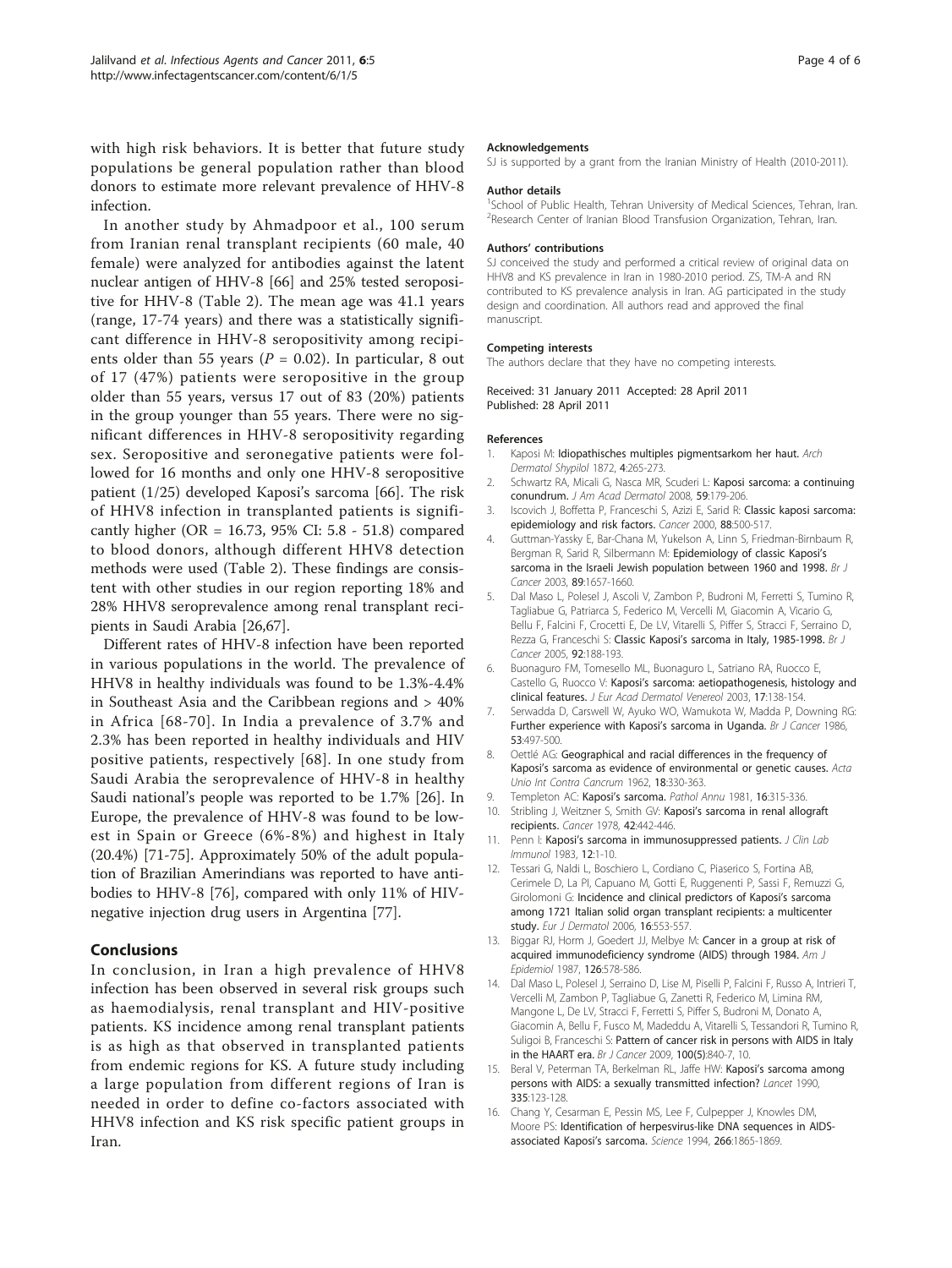- <span id="page-4-0"></span>17. Cesarman E, Chang Y, Moore PS, Said JW, Knowles DM: Kaposi'[s sarcoma](http://www.ncbi.nlm.nih.gov/pubmed/7700311?dopt=Abstract)[associated herpesvirus-like DNA sequences in AIDS-related body-cavity](http://www.ncbi.nlm.nih.gov/pubmed/7700311?dopt=Abstract)[based lymphomas.](http://www.ncbi.nlm.nih.gov/pubmed/7700311?dopt=Abstract) N Engl J Med 1995, 332:1186-1191.
- 18. Soulier J, Grollet L, Oksenhendler E, Cacoub P, Cazals-Hatem D, Babinet P, d'Agay MF, Clauvel JP, Raphael M, Degos L: Kaposi'[s sarcoma-associated](http://www.ncbi.nlm.nih.gov/pubmed/7632932?dopt=Abstract) [herpesvirus-like DNA sequences in multicentric Castleman](http://www.ncbi.nlm.nih.gov/pubmed/7632932?dopt=Abstract)'s disease. Blood 1995, 86:1276-1280.
- 19. Rezza G, Andreoni M, Dorrucci M, Pezzotti P, Monini P, Zerboni R, Salassa B, Colangeli V, Sarmati L, Nicastri E, Barbanera M, Pristera R, Aiuti F, Ortona L, Ensoli B: [Human herpesvirus 8 seropositivity and risk of Kaposi](http://www.ncbi.nlm.nih.gov/pubmed/10469747?dopt=Abstract)'s sarcoma [and other acquired immunodeficiency syndrome-related diseases.](http://www.ncbi.nlm.nih.gov/pubmed/10469747?dopt=Abstract) J Natl Cancer Inst 1999, 91:1468-1474.
- 20. Schulz TF: Epidemiology of Kaposi'[s sarcoma-associated herpesvirus/](http://www.ncbi.nlm.nih.gov/pubmed/10218100?dopt=Abstract) [human herpesvirus 8.](http://www.ncbi.nlm.nih.gov/pubmed/10218100?dopt=Abstract) Adv Cancer Res 1999, 76:121-160.
- 21. Chatlynne LG, Lapps W, Handy M, Huang YQ, Masood R, Hamilton AS, Said JW, Koeffler HP, Kaplan MH, Friedman-Kien A, Gill PS, Whitman JE, Ablashi DV: [Detection and titration of human herpesvirus-8-specific](http://www.ncbi.nlm.nih.gov/pubmed/9639499?dopt=Abstract) [antibodies in sera from blood donors, acquired immunodeficiency](http://www.ncbi.nlm.nih.gov/pubmed/9639499?dopt=Abstract) syndrome patients, and Kaposi'[s sarcoma patients using a whole virus](http://www.ncbi.nlm.nih.gov/pubmed/9639499?dopt=Abstract) [enzyme-linked immunosorbent assay.](http://www.ncbi.nlm.nih.gov/pubmed/9639499?dopt=Abstract) Blood 1998, 92:53-58.
- 22. Gao SJ, Kingsley L, Li M, Zheng W, Parravicini C, Ziegler J, Newton R, Rinaldo CR, Saah A, Phair J, Detels R, Chang Y, Moore PS: [KSHV antibodies](http://www.ncbi.nlm.nih.gov/pubmed/8705864?dopt=Abstract) [among Americans, Italians and Ugandans with and without Kaposi](http://www.ncbi.nlm.nih.gov/pubmed/8705864?dopt=Abstract)'s [sarcoma.](http://www.ncbi.nlm.nih.gov/pubmed/8705864?dopt=Abstract) Nat Med 1996, 2:925-928.
- 23. Simpson GR, Schulz TF, Whitby D, Cook PM, Boshoff C, Rainbow L, Howard MR, Gao SJ, Bohenzky RA, Simmonds P, Lee C, de RA, Hatzakis A, Tedder RS, Weller IV, Weiss RA, Moore PS: [Prevalence of Kaposi](http://www.ncbi.nlm.nih.gov/pubmed/8888167?dopt=Abstract)'s sarcoma [associated herpesvirus infection measured by antibodies to recombinant](http://www.ncbi.nlm.nih.gov/pubmed/8888167?dopt=Abstract) [capsid protein and latent immunofluorescence antigen.](http://www.ncbi.nlm.nih.gov/pubmed/8888167?dopt=Abstract) Lancet 1996, 348:1133-1138.
- 24. Iscovich J, Fischbein A, Fisher-Fischbein J, Freedman LS, Eng SM, Boffetta P, Vudovich A, Glasman C, Goldschmidt R, Livingston M, Heger-Maslansky B, Brennan P, Moore PS: [Seroprevalence of Kaposi](http://www.ncbi.nlm.nih.gov/pubmed/10928163?dopt=Abstract)'s sarcoma-associated [herpesvirus in healthy adults in Israel.](http://www.ncbi.nlm.nih.gov/pubmed/10928163?dopt=Abstract) Anticancer Res 2000, 20:2119-2122.
- 25. Davidovici B, Karakis I, Bourboulia D, Ariad S, Zong J, Benharroch D, Dupin N, Weiss R, Hayward G, Sarov B, Boshoff C: [Seroepidemiology and](http://www.ncbi.nlm.nih.gov/pubmed/11158187?dopt=Abstract) [molecular epidemiology of Kaposi](http://www.ncbi.nlm.nih.gov/pubmed/11158187?dopt=Abstract)'s sarcoma-associated herpesvirus [among Jewish population groups in Israel.](http://www.ncbi.nlm.nih.gov/pubmed/11158187?dopt=Abstract) J Natl Cancer Inst 2001, 93:194-202.
- 26. Alzahrani AJ, El-Harith e, Milzer J, Obeid OE, Stuhrmann M, Al-Dayel A, Mohamed EA, Al-Egail S, Daoud M, Chowdhury A, Guella A, Aloraifi I, Schulz TF: [Increased seroprevalence of human herpes virus-8 in renal](http://www.ncbi.nlm.nih.gov/pubmed/16115855?dopt=Abstract) [transplant recipients in Saudi Arabia.](http://www.ncbi.nlm.nih.gov/pubmed/16115855?dopt=Abstract) Nephrol Dial Transplant 2005, 20:2532-2536.
- 27. Mousavi SM, Mohagheghi MA, Jerrahi AM: [Epidemiology of Kaposi](http://www.ncbi.nlm.nih.gov/pubmed/18260728?dopt=Abstract)'s [sarcoma in Iran: 1984-2006.](http://www.ncbi.nlm.nih.gov/pubmed/18260728?dopt=Abstract) Asian Pac J Cancer Prev 2007, 8:557-560.
- 28. Mousavi SM, Ramazani R, Davanlou M: National Cancer Registry Report 2004-2005. Ministry of Health, Deputy to Health Directory, CDC\_ Cancer Office; 2006.
- 29. Mohagheghi MA, Mousavi A, Nahvijou A: Tehran Cancer Registry Report. (1998-2002) 2007.
- 30. Moray G, Basaran O, Yagmurdur MC, Emiroglu R, Bilgin N, Haberal M: [Immunosuppressive therapy and Kaposi](http://www.ncbi.nlm.nih.gov/pubmed/15013336?dopt=Abstract)'s sarcoma after kidney [transplantation.](http://www.ncbi.nlm.nih.gov/pubmed/15013336?dopt=Abstract) Transplant Proc 2004, 36:168-170.
- 31. Penn I: [The changing pattern of posttransplant malignancies.](http://www.ncbi.nlm.nih.gov/pubmed/1899153?dopt=Abstract) Transplant Proc 1991, 23:1101-1103.
- 32. Euvrard S, Kanitakis J, Claudy A: [Skin cancers after organ transplantation.](http://www.ncbi.nlm.nih.gov/pubmed/12711744?dopt=Abstract) N Engl J Med 2003, 348:1681-1691.
- 33. Frances C, Mouquet C, Marcelin AG, Barete S, Agher R, Charron D, Benalia H, Dupin N, Piette JC, Bitker MO, Calvez V: [Outcome of kidney](http://www.ncbi.nlm.nih.gov/pubmed/10830210?dopt=Abstract) [transplant recipients with previous human herpesvirus-8 infection.](http://www.ncbi.nlm.nih.gov/pubmed/10830210?dopt=Abstract) Transplantation 2000, 69:1776-1779.
- 34. Cattani P, Capuano M, Graffeo R, Ricci R, Cerimele F, Cerimele D, Nanni G, Fadda G: Kaposi'[s sarcoma associated with previous human herpesvirus](http://www.ncbi.nlm.nih.gov/pubmed/11158097?dopt=Abstract) [8 infection in kidney transplant recipients.](http://www.ncbi.nlm.nih.gov/pubmed/11158097?dopt=Abstract) J Clin Microbiol 2001, 39:506-508.
- 35. Nafar M, Einollahi B, Sharifian M, Firoozan A, Aghighi M: [Renal](http://www.ncbi.nlm.nih.gov/pubmed/11498106?dopt=Abstract) [transplantation in Iran.](http://www.ncbi.nlm.nih.gov/pubmed/11498106?dopt=Abstract) Transplant Proc 2001, 33:2649.
- 36. Einollahi B, Taheri S: [Renal transplantation practice in Iran and the Middle](http://www.ncbi.nlm.nih.gov/pubmed/19034217?dopt=Abstract) [East: report from Iran and a review of the literature.](http://www.ncbi.nlm.nih.gov/pubmed/19034217?dopt=Abstract) Ann Transplant 2008, 13:5-14.
- 37. Einollahi B, Lessan-Pezeshki M, Nourbala MH, Simforoosh N, Pourfarziani V, Nemati E, Nafar M, Basiri A, Pour-Reza-Gholi F, Firoozan A, Ghadiani MH, Makhdoomi K, Ghafari A, Ahmadpour P, Oliaei F, Ardalan MR, Makhlogh A, Samimagham HR, Azmandian J: Kaposi'[s sarcoma following living donor](http://www.ncbi.nlm.nih.gov/pubmed/19009366?dopt=Abstract) [kidney transplantation: review of 7,939 recipients.](http://www.ncbi.nlm.nih.gov/pubmed/19009366?dopt=Abstract) Int Urol Nephrol 2009, 41:679-685.
- 38. Bahador A, Hosseini SA, Salahi H, Jalali GA, Behzadi S, Davari HR, Javid R, Janghorban P: [Malignancies in kidney transplant recipients: 13 years of](http://www.ncbi.nlm.nih.gov/pubmed/14612085?dopt=Abstract) [experience.](http://www.ncbi.nlm.nih.gov/pubmed/14612085?dopt=Abstract) Transplant Proc 2003, 35:2710-2711.
- 39. Ghaninejad H, Ehsani AH, Ghiasi M, Noormohammadpour P, Najafi E, Naderi G, Ganji M, Mirnezami M, Nezami R, Kiani P: [Benign and malignant](http://www.ncbi.nlm.nih.gov/pubmed/20161856?dopt=Abstract) [skin lesions in renal transplant recipients.](http://www.ncbi.nlm.nih.gov/pubmed/20161856?dopt=Abstract) Indian J Dermatol 2009, 54:247-250.
- 40. Shahbazian H: Kaposi [sarcoma in kidney transplanted patients.](http://www.ncbi.nlm.nih.gov/pubmed/17874397?dopt=Abstract) Urol J 2004, 1:111-114.
- 41. Akbarzadehpasha A, Oliaei F, Asrari MR, izadeh-Navaei R: [Comparison of](http://www.ncbi.nlm.nih.gov/pubmed/21060171?dopt=Abstract) [demographic data and immunosupression protocol in patients with and](http://www.ncbi.nlm.nih.gov/pubmed/21060171?dopt=Abstract) [without malignancy after kidney transplantation.](http://www.ncbi.nlm.nih.gov/pubmed/21060171?dopt=Abstract) Saudi J Kidney Dis Transpl 2010, 21:1044-1047.
- 42. Einollahi B, Noorbala MM, Lessan PM, Khatami MR, Simforoosh N, Firoozan A, Nafar M: [Incidence of postrenal transplantation malignancies:](http://www.ncbi.nlm.nih.gov/pubmed/11498168?dopt=Abstract) [a report of two centers in Tehran, Iran.](http://www.ncbi.nlm.nih.gov/pubmed/11498168?dopt=Abstract) Transplant Proc 2001, 33:2812.
- 43. Einollahi B, Nemati E, Lessan-Pezeshki M, Simforoosh N, Nourbala MH, Rostami Z, Nafar M, Pourfarziani V, Beiraghdar F, Mahdavi-Mazdeh M, Ahmadpour P, Makhdoomi K, Ghafari A, Ardalan MR, Taebi KH, Oliaei F, Shahidi S, Makhlogh A, Azmandian J, Samimagham HR, Shabazian H: [Skin](http://www.ncbi.nlm.nih.gov/pubmed/21183875?dopt=Abstract) [cancer after renal transplantation: Results of a multicenter study in Iran.](http://www.ncbi.nlm.nih.gov/pubmed/21183875?dopt=Abstract) Ann Transplant 2010, 15:44-50.
- 44. Askari H, Hashmi A, Lal M, Ali B, Hussain M, Hussain Z, Naqvi Z, Rizvi A: [Postrenal transplant malignancies in a living-related donor program: 13](http://www.ncbi.nlm.nih.gov/pubmed/10616459?dopt=Abstract) [year experience](http://www.ncbi.nlm.nih.gov/pubmed/10616459?dopt=Abstract)-an update. Transplant Proc 1999, 31:3236.
- Arican A, Karakayali H, Coskun M, Colak T, Erdal R, Haberal M: [Incidence](http://www.ncbi.nlm.nih.gov/pubmed/11498167?dopt=Abstract) [and clinical characteristics of malignancies after renal transplantation:](http://www.ncbi.nlm.nih.gov/pubmed/11498167?dopt=Abstract) one center'[s experience.](http://www.ncbi.nlm.nih.gov/pubmed/11498167?dopt=Abstract) Transplant Proc 2001, 33:2809-2811.
- 46. Shaaban AA: [Incidence and types of malignant tumors in renal](http://www.ncbi.nlm.nih.gov/pubmed/18408285?dopt=Abstract) [transplant recipients: a single center experience.](http://www.ncbi.nlm.nih.gov/pubmed/18408285?dopt=Abstract) Saudi J Kidney Dis Transpl 1998, 9:116-122.
- 47. Samhan M, Al-Mousawi M, Donia F, Fathi T, Nasim J, Nampoory MR: [Malignancy in renal recipients.](http://www.ncbi.nlm.nih.gov/pubmed/16213307?dopt=Abstract) Transplant Proc 2005, 37:3068-3070.
- 48. Altaee IK, Jaleel NA, Aljubury HM, Alshamaa IA, Gazala S: [Incidence and](http://www.ncbi.nlm.nih.gov/pubmed/16970265?dopt=Abstract) [types of malignancies in renal transplant recipients in Iraq.](http://www.ncbi.nlm.nih.gov/pubmed/16970265?dopt=Abstract) Saudi J Kidney Dis Transpl 2006, 17:408-414.
- 49. Al-Akash N, Gneimat M, Hadidi M, El LM: [Malignancy in renal transplant](http://www.ncbi.nlm.nih.gov/pubmed/18583747?dopt=Abstract) [recipients at king hussein medical center.](http://www.ncbi.nlm.nih.gov/pubmed/18583747?dopt=Abstract) Saudi J Kidney Dis Transpl 1995, 6:400-402.
- 50. Ecder ST, Sever MS, Yildiz A, Turkmen A, Kayacan SM, Kilicaslan I, Kocak T, Eldegez U: Kaposi'[s sarcoma after renal transplantation in Turkey.](http://www.ncbi.nlm.nih.gov/pubmed/9787959?dopt=Abstract) Clin Transplant 1998, 12:472-475.
- 51. Lal M, Alamdar S, Ali B, Hussain M, Hashmi A, Hussain Z, Naqvi A, Rizvi A: [Postrenal transplant malignancies in a living-related donor program.](http://www.ncbi.nlm.nih.gov/pubmed/9595113?dopt=Abstract) Transplant Proc 1998, 30:822-823.
- 52. Alimagham M, mini-Afshar S, Farahmand S, Pour-Kazemi A, Pour-Reza-Gholi F, Masood S: [Frequency of infectious skin lesions in kidney](http://www.ncbi.nlm.nih.gov/pubmed/17602428?dopt=Abstract) [transplant recipients.](http://www.ncbi.nlm.nih.gov/pubmed/17602428?dopt=Abstract) Urol J 2005, 2:193-196.
- Abbaszadeh S, Taheri S: Kaposi'[s sarcoma after renal transplantation.](http://www.ncbi.nlm.nih.gov/pubmed/19736472?dopt=Abstract) Saudi J Kidney Dis Transpl 2009, 20:775-778.
- 54. Lessan-Pezeshki M, Einollahi B, Khatami MR, Mahdavi M: [Kidney](http://www.ncbi.nlm.nih.gov/pubmed/11498172?dopt=Abstract) transplantation and Kaposi'[s sarcoma: review of 2050 recipients.](http://www.ncbi.nlm.nih.gov/pubmed/11498172?dopt=Abstract) Transplant Proc 2001, 33:2818.
- 55. Gharehbaghian A, Zaghal A, Farhudi Langerudi M, Karimi GH: Seroepidemiology of the human Herpesvirus (HHV-8) in the haemodialysis patients blood donors and HIV-positive individuals in City of Tehran. Journal of School of Public Health and Institute of Public Health Research 2006, 4:57-62.
- 56. Huang JY, Chiang YJ, Lai PC, Shih LY, Huang CC, Chu SH, Wu CH: Posttransplant Kaposi'[s sarcoma: report from a single center.](http://www.ncbi.nlm.nih.gov/pubmed/15518778?dopt=Abstract) Transplant Proc 2004, 36:2145-2147.
- 57. Zavos G, Bokos J, Papaconstantinou I, Boletis J, Gazouli M, Kakisis J, Zografidis A, Kostakis A: [Clinicopathological aspects of 18 Kaposi](http://www.ncbi.nlm.nih.gov/pubmed/15153155?dopt=Abstract)'s [sarcoma among 1055 Greek renal transplant recipients.](http://www.ncbi.nlm.nih.gov/pubmed/15153155?dopt=Abstract) Artif Organs 2004, 28:595-599.